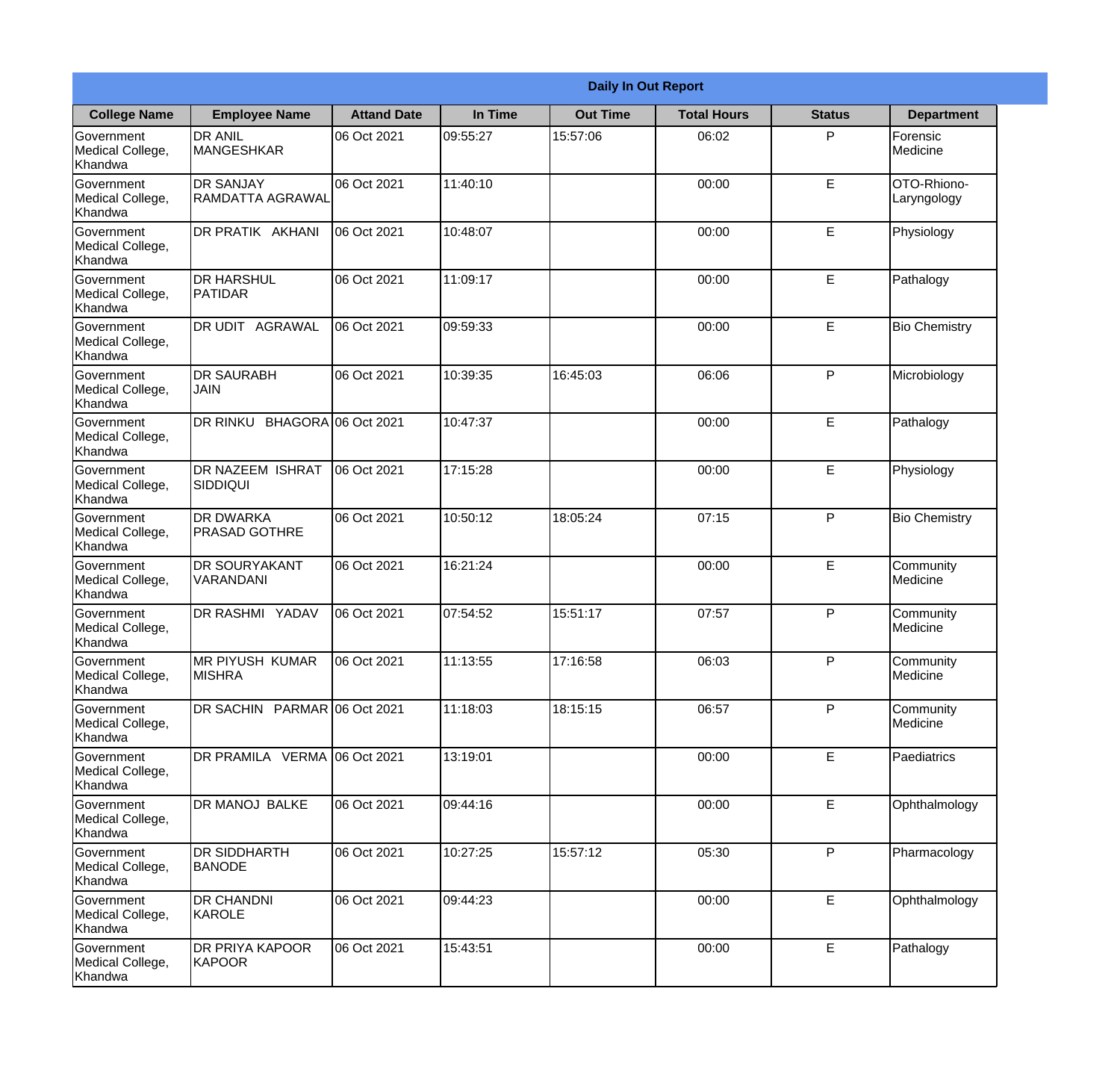| <b>Designation</b>                  | <b>Category</b>     |
|-------------------------------------|---------------------|
| Assistant Professor   Para Clinical |                     |
| Professor                           | Clinical            |
| Assistant Professor   Non Clinical  |                     |
| Assistant Professor   Para Clinical |                     |
| Associate Professor Non Clinical    |                     |
| Associate Professor   Para Clinical |                     |
| Assistant Professor   Para Clinical |                     |
| Professor                           | <b>Non Clinical</b> |
| Demonstrator/Tutor   Non Clinical   |                     |
| Demonstrator/Tutor   Para Clinical  |                     |
| <b>Assistant Professor</b>          | Para Clinical       |
| Statistician                        | Para Clinical       |
| Assistant Professor   Para Clinical |                     |
| Professor                           | Clinical            |
| Assistant Professor   Clinical      |                     |
| Associate Professor   Para Clinical |                     |
| <b>Assistant Professor</b>          | <b>Clinical</b>     |
| Demonstrator/Tutor   Para Clinical  |                     |

## **Daily In Out Report**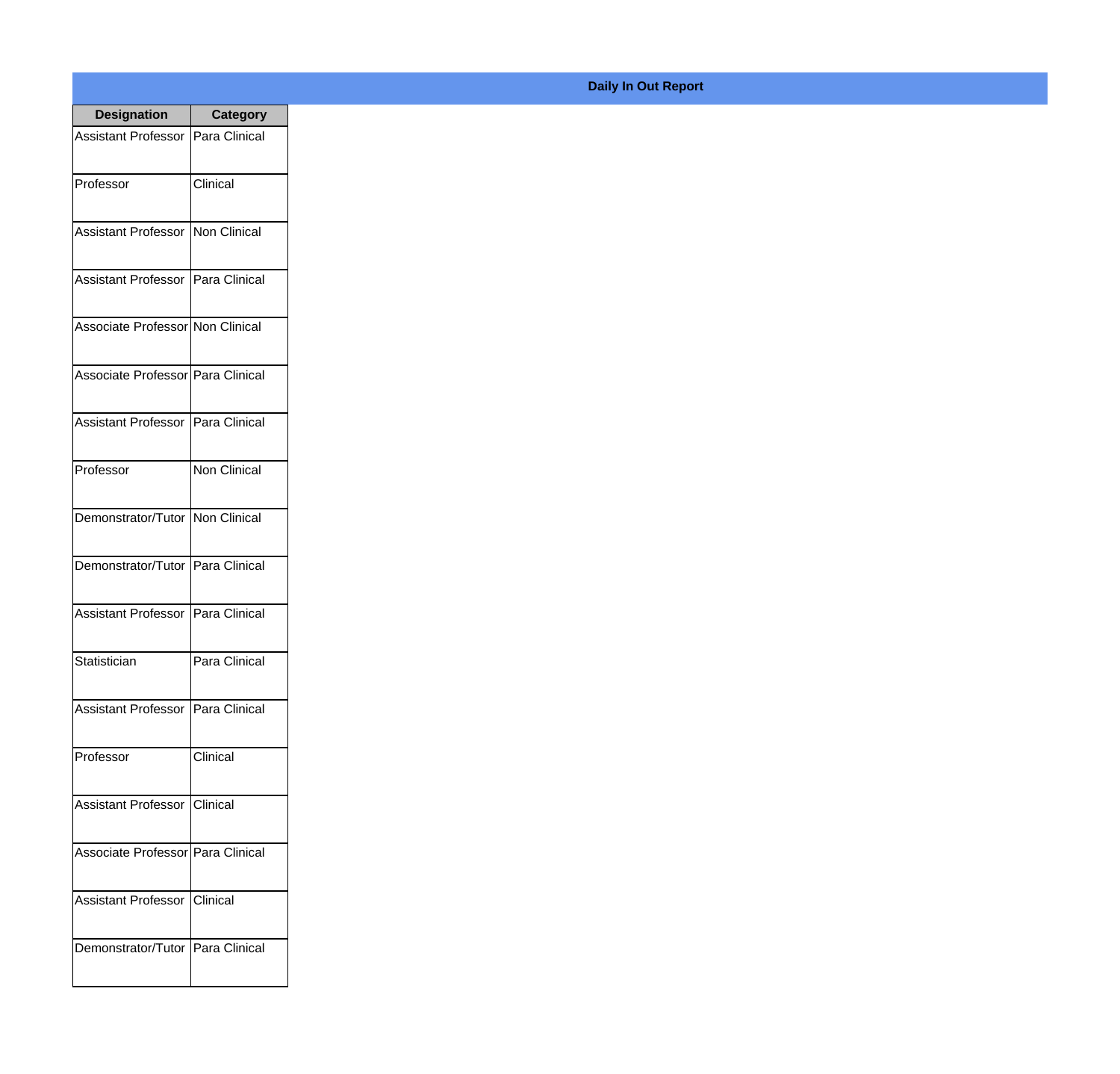|                                                  |                                                 |             |          |          | <b>Daily In Out Report</b> |    |                             |
|--------------------------------------------------|-------------------------------------------------|-------------|----------|----------|----------------------------|----|-----------------------------|
| Government<br>Medical College,<br>Khandwa        | <b>DR SAPNA</b><br><b>MAHESHRAM</b>             | 06 Oct 2021 | 10:59:35 |          | 00:00                      | E  | Community<br>Medicine       |
| Government<br>Medical College,<br>Khandwa        | <b>DR NISHA</b><br><b>KAITHWAS</b>              | 06 Oct 2021 | 10:35:31 | 13:31:47 | 02:56                      | P  | Psychiatry                  |
| <b>Government</b><br>Medical College,<br>Khandwa | DR SHAIKH M.KHALIQ 106 Oct 2021                 |             | 11:54:42 |          | 00:00                      | E  | <b>Bio Chemistry</b>        |
| Government<br>Medical College,<br>Khandwa        | <b>DR RANJEET</b><br><b>BADOLE</b>              | 06 Oct 2021 | 10:47:15 |          | 00:00                      | E  | <b>General Medicine</b>     |
| Government<br>Medical College,<br>Khandwa        | <b>DR ASHOK</b><br><b>BHAUSAHEB NAJAN</b>       | 06 Oct 2021 | 10:46:33 |          | 00:00                      | E  | Forensic<br>Medicine        |
| Government<br>Medical College,<br><b>Khandwa</b> | <b>DR NITESHKUMAR</b><br>KISHORILAL<br>IRATHORE | 06 Oct 2021 | 10:53:25 |          | 00:00                      | E  | Pharmacology                |
| <b>Government</b><br>Medical College,<br>Khandwa | DR PRIYESH<br><b>MARSKOLE</b>                   | 06 Oct 2021 | 10:48:26 |          | 00:00                      | E  | Community<br>Medicine       |
| Government<br>Medical College,<br>Khandwa        | <b>DR SANGEETA</b><br><b>CHINCHOLE</b>          | 06 Oct 2021 | 11:09:04 |          | 00:00                      | E  | Physiology                  |
| Government<br>Medical College,<br>Khandwa        | DR SUNIL BAJOLIYA                               | 06 Oct 2021 | 13:41:49 |          | 00:00                      | E  | OTO-Rhiono-<br>Laryngology  |
| Government<br>Medical College,<br>Khandwa        | <b>DR NISHA MANDLOI</b><br><b>PANWAR</b>        | 06 Oct 2021 | 16:42:52 |          | 00:00                      | E  | Obstetrics &<br>Gynaecology |
| Government<br>Medical College,<br>Khandwa        | <b>DR NANDINI DIXIT</b>                         | 06 Oct 2021 | 11:39:38 |          | 00:00                      | E  | Paediatrics                 |
| Government<br>Medical College,<br>Khandwa        | <b>DR SATISH</b><br><b>CHANDEL</b>              | 06 Oct 2021 | 11:08:45 |          | 00:00                      | E  | Pharmacology                |
| Government<br>Medical College,<br>Khandwa        | <b>DR MUKTESHWARI</b><br><b>GUPTA</b>           | 06 Oct 2021 | 11:31:31 | 17:18:27 | 05:47                      | P  | Pharmacology                |
| Government<br>Medical College,<br>Khandwa        | DR YASHPAL RAY                                  | 06 Oct 2021 | 14:24:13 |          | 00:00                      | E. | Anatomy                     |